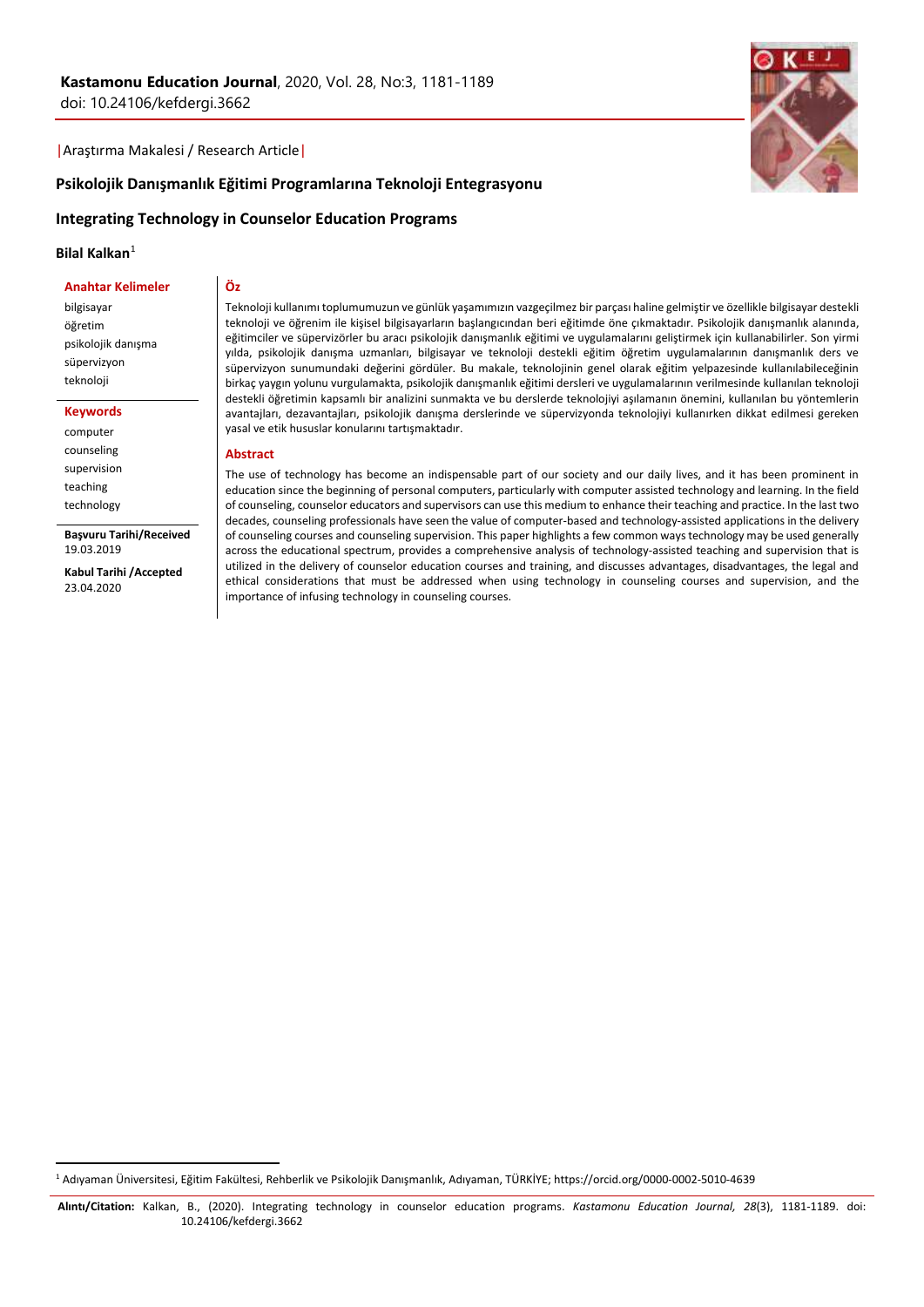## **INTRODUCTION**

Technology has been used in the field of counseling for more than five decades. In the 1960s, 1970s, and 1980s, the counselor educators used computer applications to train counselors in skill development (Hayes, 2008a). In the late 1960s, the idea of using computers as therapists was explored. For example, ELIZA, a natural language processing program that processes the users' responses to scripts was developed in 1966. The programmers pursued the person-centered approach to create reflective comments. In the 1970s, counselors began to interface with computers much more using instructional computer programs (Granello, 2000). In the 1980s, computers interviewed, took background histories, conducted assessments, interpreted test results, rendered diagnoses, provided information, made suggestions for action, advised on course selection, and offered consultation (Lichtenberg, 1984). In the 1990s, as technology advanced, counselor education programs began to use course web sites, presentations with graphic software packages, video clips, and videotaping sessions in observation labs to graphically illustrate key counseling concepts (Baggerly, 2002).

In recent years with the advancement of technology, various tools and applications are being used to enhance student learning through its integration in the classrooms. As the usage of technology in the classroom setting increases, colleges and universities around the world are exploring ways to offer courses online for undergraduate and graduate programs. This gives students greater access to a wide array of courses online, thus affording greater opportunities for students to obtain a quality education. Also, research shows that students feel confident to use technology to learn and demonstrate their knowledge if they are given handson learning opportunities (Wood, Mirza, & Shaw, 2018).

In the 21st century, with the enhancement of technology and the use of digital tools, the focus has been placed on teaching and learning by using computers and technology. The web-based instruction (WBI) has changed the face of education and the use of WBI has significantly enhanced instruction. Due to the popularity of WBI, more than 500 qualifying studies have been conducted between August 2000 and July 2002 (Olson & Wisher, 2002). WBI is used by traditional counselor preparation programs based on the students' needs as well as the goals and objectives of the instructor (Hayes, 2008a).

There are many reasons why students engage in digital learning. In a study conducted by Allen and Seaman (2007) to identify reasons why students prefer to access digital learning, they found that the driving force that caused institutions to provide digital learning because students preferred to access learning online. In order to diversify the places of learning, some institutions sought to use digital learning as an opportunity to attract prospective students who are out of the traditional service areas. Moreover, prospective students, as well as institutions, see digital learning as an avenue to continue growing and advancing in their education (Allen & Seaman, 2007).

Digital learning has been demonstrated to be an effective means for the delivery of education to students. The purpose of this paper is three-fold: First, this paper gives a comprehensive analysis of teaching methods and tools that have been used generally across the educational spectrum. Second, this paper provides a comprehensive analysis of technology-assisted teaching and supervision that is utilized in the delivery of counselor education courses and training. Finally, the paper discusses the legal and ethical considerations that must be addressed when using technology in counseling courses and supervision, and the importance of infusing technology in counseling courses.

#### **Teaching Methods**

Graduate programs have been offering master's level and doctoral level courses online for quite some time, and more recently they have become popular in the field of education (Allen & Seaman, 2006; Simmons, Shumack, & Carpenter, 2011). Numerous institutions are trying to exploit the advantages of distributed learning by using technology to increase accessibility and improve learning (Olson & Wisher, 2002). As counselor educators begin to think about the appropriate teaching methods and tools that would be the most beneficial for student learning, the next step would be to initially examine components of a traditional classroom environment that would adapt to technology-assisted learning. Components of the traditional classroom that can be adapted may include assignments, delivery of exams, lectures, student group activities and discussions, videotapes, and other digital components that maintain positive interactions between students and faculty (Stevens, Dobrovolny, Kent, & Shulman, 2003). After completion of these tasks, a counseling course may be ready for student delivery.

However, a few questions need to be answered before the initial course development. What are some of the challenges educators and administrators need to consider when preparing to develop digital learning courses for counseling? What steps are needed to begin the process of providing coursework online for counseling students? For example: Does the college or university provide training and workshops for faculty to learn how to provide digital learning? Are there individuals at the institution who can assist with technological support and course development? These are some questions that each counselor educator should consider in the pre-planning stage of the course development process.

Once the pondering questions are answered, it is time for the planning stage. The first step for counselor educators is to develop a team of professionals who can assist in the course selection and design, selection of teaching tools, examination and navigation through technological software, and determine overall university support for digital learning (Stevens et al., 2003). When selecting individuals to be part of the team, it is beneficial to examine the skills and assets each individual can contribute,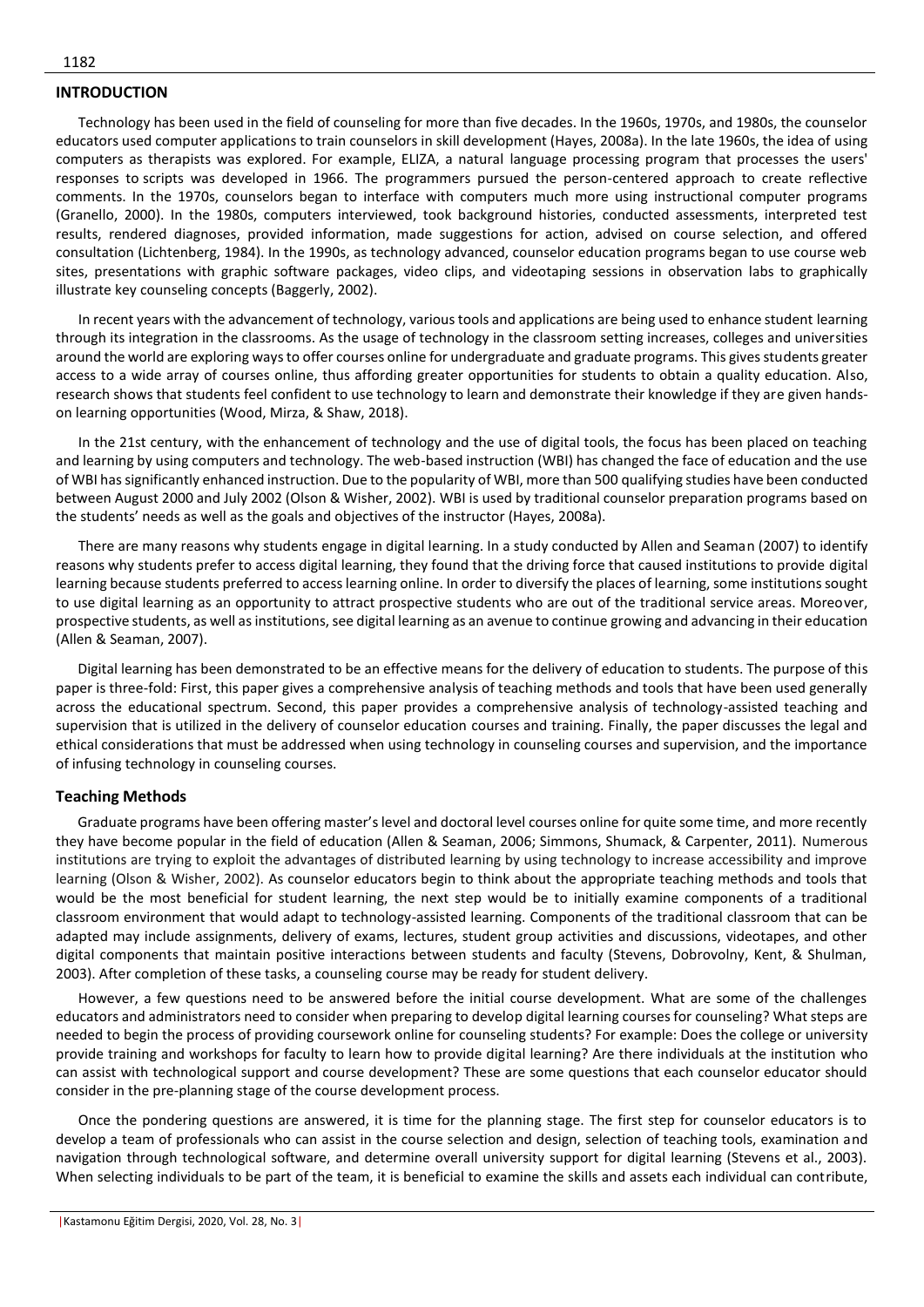in addition to the role each individual will play. According to Hixon (2008), a course development team should include at least the following roles:

a faculty member, an instructional designer (provides pedagogical support and guidance, and also plays the role of project manager), an instructional technologist (helps determine possible technology options to support project objectives), an information resource consultant (assists in locating and incorporating library and other resources), a digital media services consultant (produces technical elements according to faculty specifications), and a copyright consultant (assists in obtaining copyright permissions and addresses intellectual property issues) (p. 7).

For example, Stevens et al. (2003) created an online marriage and family course. A faculty member developed a team that aligned with their mission to provide online courses. The same team met consistently to develop their course, creating a layout of their mission, incorporating an outline of the roles and responsibilities of the involved individuals. By setting the ground rules early in the process, it not only eliminates ambiguity among team members, but it also increases collaboration among faculty and other disciplines involved. In addition to improved collaboration, ground rules provide a sense of accountability amongst the team members.

# **Teaching Tools**

The goal of creating a quality learning experience in the field of counseling is to find effective teaching methods to create a technology-assisted learning environment that will contribute to student learning. Therefore, the selections of teaching tools are essential to technology-assisted learning and represent the main part of the course development (Kurthen & Smith, 2005/2006).

# **Hybrid Teaching**

Hybrid teaching is defined in literature as the combination of an online course with face-to-face activities and instruction for student learning. However, for this combination style of teaching to be categorized as a hybrid model of teaching, exercises and assignments must replace face-to-face instructional time by more than 40%, but less than 80% (Kurthen & Smith, 2005/2006). Through this teaching method, instructors must be able to effectively use this model to develop a framework that will enable student learning through the dissemination of information while at the same time creating an atmosphere that fosters the human interaction needed between the educator and students.

The hybrid teaching model includes traditional teaching methods of transmitting knowledge to students enrolled in a counseling course, but also includes opportunities to create assignments and discussions among peers in a digital environment. The most commonly used methods were chat rooms, emails, instant messaging, and online discussion forums (Kurthen & Smith, 2005/2006). Each of these commonly used methods can be implemented to teach various counseling courses. For instance, in counseling theories and techniques course, the instructor can use case studies to generate a discussion forum among students and discuss theories and techniques that may be best suited for assisting the clients' needs after covering certain theories in class and showing essential counseling techniques via role-playing or video modeling. The instructor would create a discussion forum through the usage of a web-based virtual learning environment, such as Blackboard, which is an educational platform that is used to deliver course content. Using discussion boards would be a way of engaging students to learn, as well as measuring progress throughout the course (Benshoff & Gibbons, 2011). By creating a forum, a case study can be uploaded and numerous threads could be available with prompting questions for discussion among peers. The following are example discussion questions:

Albert Ellis feels that therapists can accept clients as well as criticize their behaviors. What behaviors are the client presenting in the session and what criticism would you have for the client?

Carl Rogers and Albert Ellis have different views of how warmth and unconditional positive regard assist with producing client change. Compare both of these approaches. How can both of these approaches be integrated into a session with this client?

The discussion forum and the case study approach can be utilized as a teaching/learning tool, and serve as a place for students to reflect on their learning experience as well as gain a deeper understanding of the embedded content in the course.

# **Digital Learning**

Digital learning has been defined in the literature, where a distant and reciprocal interaction occurs between students and the instructor in a digital environment (Barr & Miller, 2013; Kearsley & Moore, 2012). Similarly, Kurthen and Smith (2005/2006) state that digital learning replaces face-to-face class meetings and is categorized as any course that is beyond 80% in digital format. Although digital learning dwindles face-to-face meetings, there are advantages when utilizing this teaching modality. For example, technology is a source of convenience for students, especially if they have other obligations that they must adhere to, such as employment, family, and children (Radford, 2011). Besides, digital learning can occur anywhere at any time (Crozier, 2012). This indicates that knowledge and skill attainment can occur beyond the traditional brick and mortar of university campuses. This approach also enables a reduction in various restrictions that may occur when pursuing an education in the traditional way, such as parking and time. This increase in flexibility may allow more students to become drawn to the usage of technology for pursuing an education, specifically a degree in counseling (Crozier, 2012).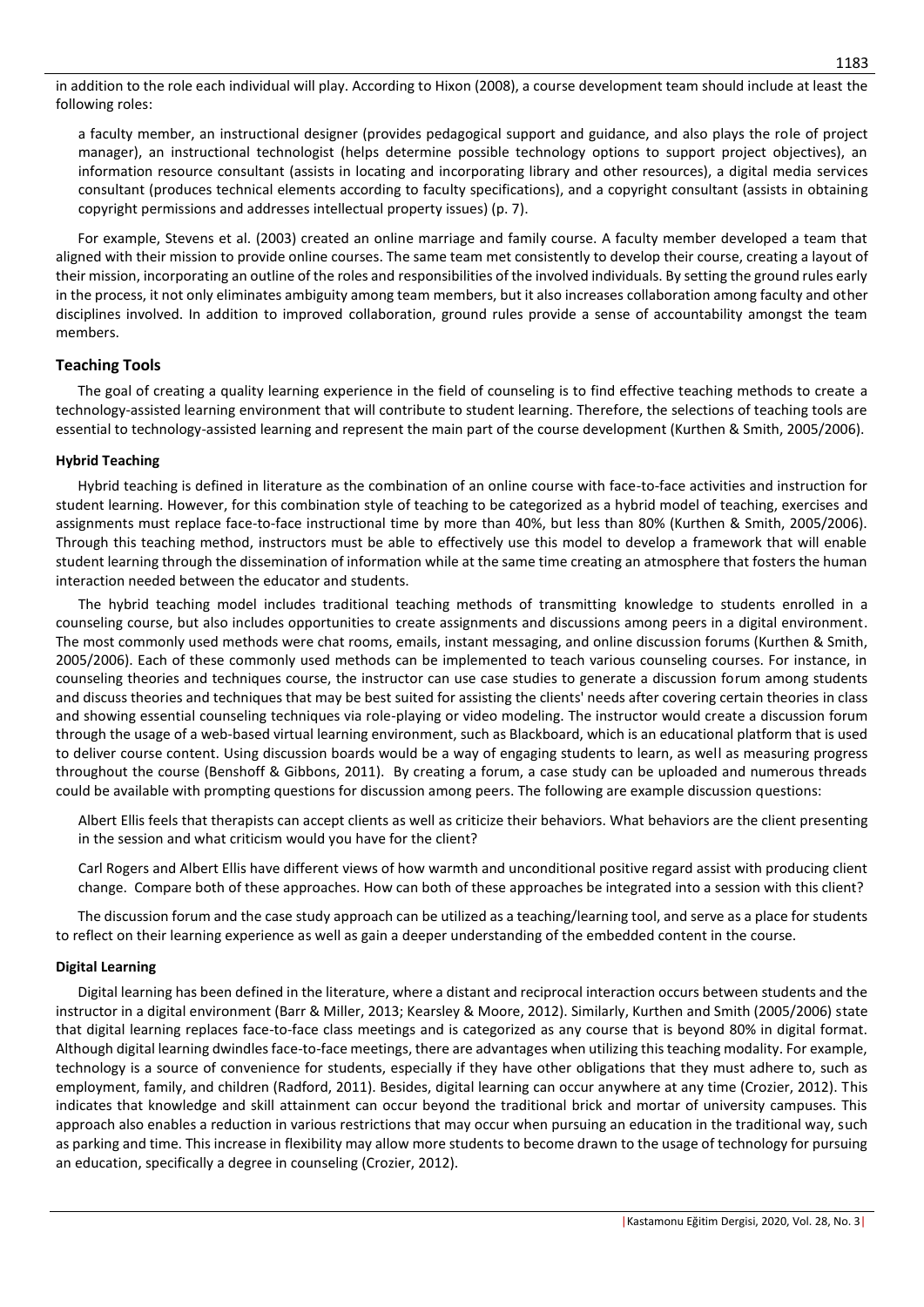#### 1184

Another advantage of providing learning online for counseling students is that it establishes an opportunity for students to not only become familiar with the various existing technological advances, but also prepares them for how they may be able to integrate this into practice once they have entered the field (Coursol & Lewis, 2004). As technology increases and continues to advance, counseling students can become competent in the use of technological mediums, and successfully transfer knowledge and skills when working with clients in the future. Both the Council for Accreditation of Counseling and Related Educational Programs (CACREP) and the Association for Counselor Education and Supervision (ACES) have expressed how imperative it is for counselors and counseling students to become technologically competent by infusing a variety of technology into the curriculum (ACES, 1999; CACREP, 2016; Coursol & Lewis, 2004).

## **Discussion Board**

The Discussion Board is a text-based forum in which students can provide feedback in both peer to peer and teacher to student interaction (Kupczynski, Mundy, & Maxwell, 2012). Students are often posed with questions in which they are to respond to and respond to a thread of other questions that may be presented by others. This type of digital environment allows students to learn not only from their own answer to a question, but also allows for the student to engage their critical thinking skills in response to another student in the discussion board (Cox & Cox, 2008; Ku, Lohr, & Cheng, 2004; Kupczynski et al., 2012; Wuensch, Aziz, Ozan, Kishore, & Tabrizi, 2008). An additional benefit of using a discussion board is that it allows students to have social interaction with others and creates the chance to engage in scholarly discussions that can enhance educational growth. Bliss and Lawrence (2009) indicate that the use of discussion boards has shown improvement in levels of peer-to-peer interaction and the development of small group discussions which have resulted in a richer understanding of the course material.

When deciding to implement a discussion board, student participation is crucial. The question for counselor educators is: How can I get my students to engage in effective discussion board dialogue? According to the University of Oregon's Teaching Effectiveness Program (n.d.), it is vital to inform students of the value of their participation and to discuss the expectations of the instructor and the students (p. 4). Also, having students take the lead in discussing a topic that is applicable to the course will assist students in participating (Teaching Effectiveness Program, p. 4). For example, in a counselor supervision course, a student led a discussion on applying Stoltenberg's Integrated Developmental Model to improve the spiritual competence of the supervisee where the student leading the discussion is able to ask questions such as: When using this model, what strategies can be used to assist the supervisee from one domain to the next? or what do you think could be some challenges for you as the supervisor in assisting the supervisee to move from one domain of the model to the next? These sample questions provide students an opportunity to reflect but to also take a lead role in their learning.

## **Web 2.0 Technologies**

O'Reilly (2005) defines Web 2.0 as the second generation of web-based experience, one more interactive and less reliant on "static" pages to provide information than the previous version had the capacity for. Web 2.0 provides a more interactive environment in which the user can modify the digital space as in Facebook, blogs, and wikis.

Web 2.0 uses the web as a space to promote collective intelligence, group contributions, and collaboration from others by implementing various technological devices (O'Reilly, 2005; Rockinson-Szapkiw & Walker, 2009). To apply this to counselor education, skills such as counseling interviewing and clinical counseling as the focal point for counseling student learning, implementing Web 2.0 Technologies can assist with skill acquisition when providing an online counseling course. The technological components that are integrated into Web 2.0 are content management systems, Podcasts, Vodcasts, 3-D virtual reality and simulations, collaborative conferencing software, wikis, and blogs that are essential to deliver most of the course content (Rockinson-Szapkiw & Walker, 2009, p. 176). Through the use of these technologies, the students' learning can be enriched through their interactions with digital learning, in both real-time and their time of use of the materials.

Each of the technologies that are classified as Web 2.0 serves a different role and can augment student learning and skill development. For instance, course management systems are computer software programs that provide course information and information delivery (Comeaux & McKenna-Byngton, 2003). Components that are part of the Course Management Systems include a learning management system, such as Blackboard and Google Classroom, the location where instructors place the syllabus, grades, assignments, discussion board, and other valuable learning materials for students to access online from anywhere and anytime. The Course Management System's role is to serve as a channel for interaction between the instructor, student, and the content embedded within the course (Rockinson-Szapkiw & Walker, 2009).

Podcasts (audio) and Vodcasts (video) are also part of Web 2.0. They allow students to access course learning material in the form of audio and video recordings (Rockinson-Szapkiw & Walker, 2009). This form of technology would be an asset to the learning of students in many college programs. For example, a professor who teaches a social sciences course could use Podcasts and Vodcasts for classroom lectures and supporting materials in order to engage with students who have different learning styles. The literature also suggests that the usage of Podcasts and Vodcasts as an effective tool to personalize course content for students with different learning styles (Kantharia, 2007; Ohei, 2019; Schnackenberg, Vega, & Relation, 2009). The Podcasts or Vodcasts could also be a learning tool that could be used as a catalyst to provide intense case studies and interviews with experts (Rockinson-Szapkiw & Walker, 2009).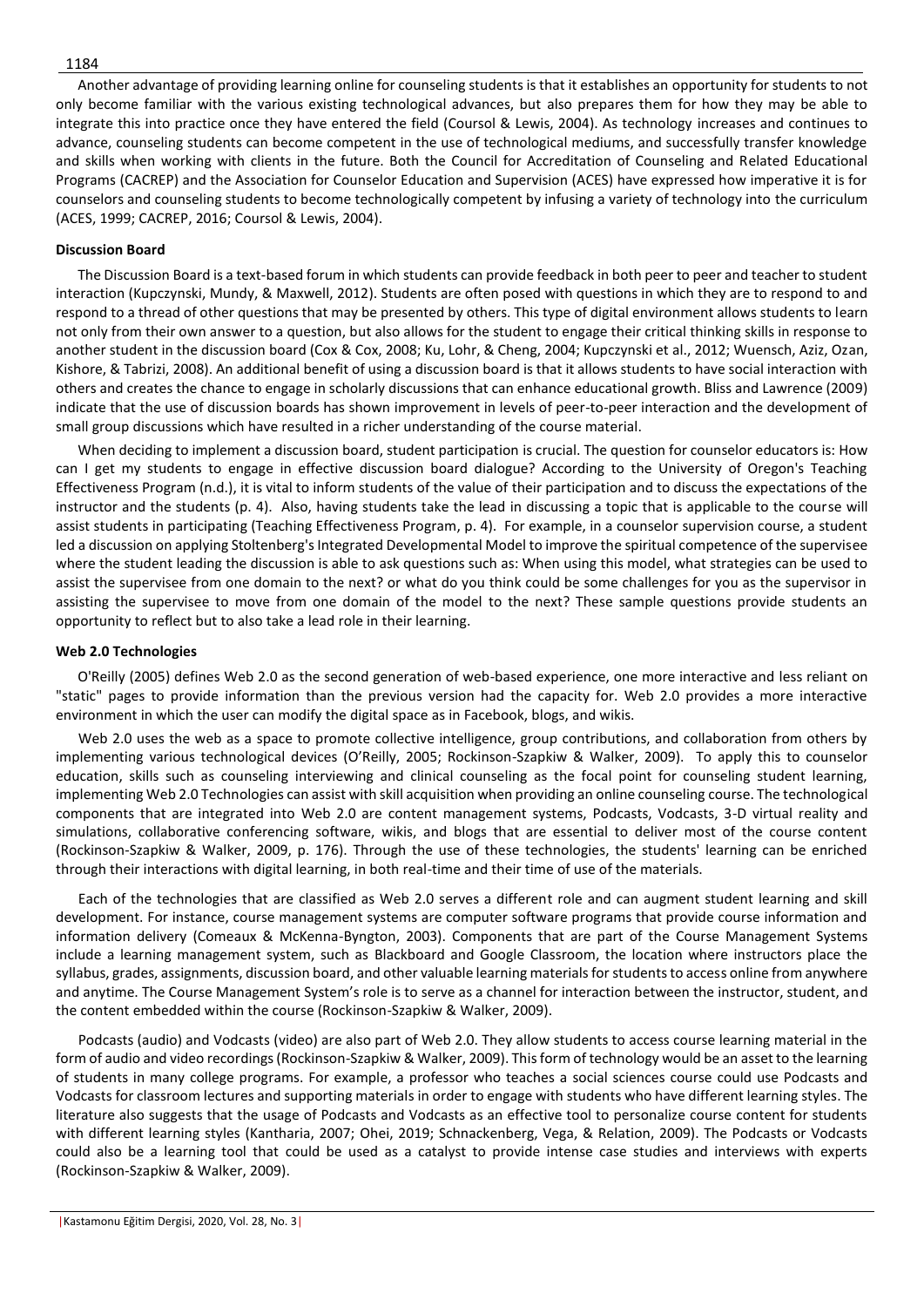Using Web 2.0 technologies, a digital classroom can be created to imitate a traditional classroom setting. This is known as a Multiuser Virtual Environment and it uses both asynchronous and synchronous interaction between the instructor and the students (Rockinson-Szapkiw & Walker, 2009). Second Life is the most popular type of Multiuser Virtual Environment and it holds an array of features to enhance student learning. For example, in the Second Life environment, students would design a digital person (avatar) that would be used to navigate through 3-D digital learning. Using this digital environment, the instructor could create a classroom setting, with stimulated counseling labs and one-way mirrors. This could provide students with a sense of peer and teacher presence that simulates a traditional classroom (Rockinson-Szapkiw & Walker, 2009, p.182).

For instance, a professor at Regent University that offers traditional and distance education in the USA taught an online counseling skills course using Second Life. While integrating role play exercises, the instructor created counseling labs and classroom settings that focused on teaching students basic counseling skills that required active listening and attentive training through a digital environment. This pilot study presented through its data that students found Second Life beneficial (Walker, 2009). Students indicated in the study that the most beneficial aspect of using Second Life was being able to have a visual example of a counseling setting and people when practicing counseling skills (Walker, 2009). Other universities, such as Cornell University, Duke, Ohio State, University of California, Virginia Tech, and MIT have adopted the use of Second Life (Foster, 2006; Walker, 2009). Second Life is not solely used in counseling programs. For instance, Harvard University has developed a law course using Second Life (Foster, 2006). These examples show that using a variety of technologies enhances students' learning that not only benefits students' knowledge, but also helps skill development across different fields.

## **Utilizing Technology in Counselor Education**

As network computing and its tools have become an important part of the instruction and administration process, integrating technology into education has become a major thrust for most educational institutions. Instructors decide whether to use technology in course delivery based on course goals, students' readiness, sensitive and confidential course material, and disciplinary values (Svinicki & McKeachie, 2014). Resistance to the use of technology in counselor education programs is understandable because of the confidentiality of content. However, in order to enhance student learning and deliver current and quality materials outside of traditional learning settings, counselor education programs need to integrate technology within their curriculum (Quinn, Hohenshil, & Fortune, 2002).

## **Use of Technology in Teaching**

One of the digital technology tools that has been used in education is video technology. The use of video technology provides a visual approach for counseling skills training. In order to enrich teaching and learning, educators should use video technology to help students analyze the therapeutic relationships between counselor and client (Hayes, 2008a). For instance, one of the most used academic video websites is "Vast: Academic Online Video" that offers videos in many different areas including counseling with demonstrated and real educational counseling sessions (Alexander Street Press, n.d.). As part of the learning process, counseling students could watch real or demonstrated counseling sessions. Thus, students could be able to answer questions about the counseling process, such as verbal and nonverbal communications, behaviors of the counselors and clients, the relationship between them, and the skills used by the counselors. Also, this modality would help students evaluate the counselor's skills demonstrated in the session (Hayes, 2008a). Moreover, this method might help students see the process from the outside of the session as a 3rd person in order to evaluate counselor's emphatic understanding of the client' issues and feelings because empathy is a fundamental element of the counseling process; hence, counselor educators use numerous strategies to develop counseling skills among counseling students (Ohrt, Foster, Hutchinson, & Ieva, 2009; Young, 2009). Researchers recommend strategies and tools to teach empathy among students, such as perspective-taking exercises and case conceptualization (Ohrt et al., 2009; Young, 2009), by using written and visual media. For example, students can discuss what they felt as they relate to the character's story in that media. These are some examples of the strategies and tools that counselor educators use in order to help students understand client's perspective (Ohrt et al., 2009). Moreover, Ohrt et al. (2009) suggest using expressive arts (music and video) to elicit emotion and empathic responses (p. 329). Therefore, counselor educators may use visual media as a medium for evoking emotional responses to a character that may represent future clients because the use of media may benefit counseling students' skill development (Ohrt et al., 2009).

Counselor educators also use movies to assist students in identifying specific behavior patterns illustrated by the actors in the movies, such as "Fatal Attraction" in which borderline personality disorder is intensely demonstrated. Therefore, movies are a very useful tool for teaching counseling courses because counselor educators examine human emotions, thoughts, and human relations in movie scenes as educational tools (Armstrong & Berg, 2005; Hayes, 2008a). Additionally, the use of video technology not only helps students learn demonstrated skills and differentiate unhealthy behavioral patterns, but also assists educators to assess counseling students' skill development via using students' recorded sessions. Hence, since the welfare of the clients is counselors' main responsibility, students' training sessions should be recorded in order to give feedback, evaluate their skills and techniques to ensure that they provide effective service to their clients (Hayes, 2008a).

Another assisted tool is a text-based application. The vast majority of education systems use online course management systems that are mainly text-based, such as learning management systems, email, online chat rooms, and discussion boards are a few (Wuensch et al., 2008, p. 525). For example, in class blogs, discussion boards, and wikis, students can pose questions, share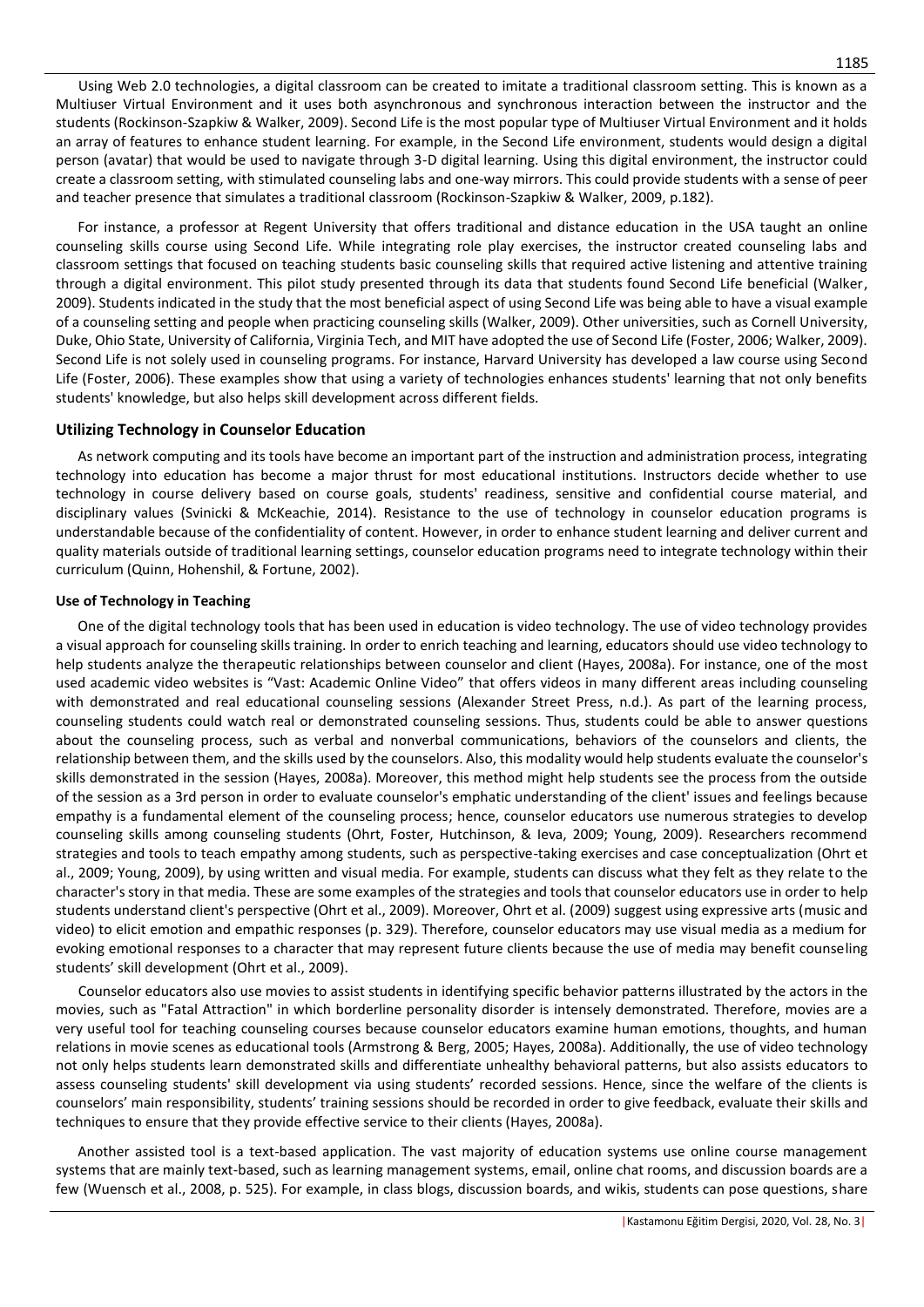and exchange ideas, work collaboratively on assignments, and reflect on their learning process to create a better understanding of course content (Svinicki & McKeachie, 2014, p. 233). In addition to this, online education will continue to shape the way courses are delivered and people learn in the 21st century. Lectures are no longer restricted to classrooms since the students can easily attend live lectures through their laptops. As a result, students and faculty in online and hybrid learning courses can work together from multiple geographical locations in real-time that was simply impossible in the past due to unavailable technology. Therefore, not only instructors but also students need to be knowledgeable about the educational tools are being used and follow the latest technological gadgets (Wuensch et al., 2008).

## **Use of Technology in Supervision**

Evaluation of practical counseling skills of students is very critical in the field of counseling. Bernard and Goodyear (2014) define supervision as an intervention provided by a more senior member of a profession to a more junior member or members of that same profession (p. 9). Therefore, counseling supervision is a crucial aspect to evaluate students' practical skills in order to provide helpful and constructive feedback that given an opportunity to grow professionally (Hayes, 2008a). Owing to technological advancement, computer-assisted supervision is becoming popular among supervisors (Hayes, 2008b, p. 246). Watson (2003) describes computer-assisted supervision as placing a screen in the counseling room where it can be viewed by only the counselor and the supervisor, but not the client (p. 3). The supervisors can stand behind a two-way mirror and observe the counseling session when it is taking place. When supervisors need to interject, they can type their suggestions. This allows supervisees to view this feedback and have the time to utilize this and respond accordingly (Watson, 2003, p. 3). Moreover, with the advancement of technology, this method of supervision also takes place online and has allowed many professionals to receive supervision who cannot attend in-person supervision to receive feedback due to areas where they live (Hayes, 2008b). Another technology-assisted supervision technique, bug-in-the-ear where the supervisor provides feedback through an earphone, also showed improvement in the therapeutic alliance that helps the client's wellbeing (Weck et al., 2016). Compared to live supervision, in computer-assisted supervision, supervisors can intervene, help supervisee, and provide immediate feedback with the help of computer-assisted supervision tools during or after the counseling session, but in order to do this, the counselor has to have client's consent.

As literature shows that technology enhances learning and provides alternative delivery methods for educators. However, students' attitudes and knowledge toward computer-assisted instruction need to be considered before counselor educators integrate these approaches into the course delivery models (Hayes, 2008b, p. 249). The decision to use technology and its tools in teaching or supervision should be based on the needs and demands of the students and their different learning modalities. Moreover, educators need to consider students' knowledge of technology, their developmental levels and skills when integrating computers and multimedia tools (Hayes, 2008b, p. 250).

# **Legal and Ethical Considerations**

Ethical considerations must be reviewed at the initial stage of integrating any approach in the field of counseling. Technologyassisted and computer-based approaches are not any different than traditional methods (Watson, 2003). Concerns regarding the use of technology in teaching counseling courses and training counselors have been raised (Hayes, 2008b). Hence, the National Board of Certified Counselors (NBCC) and the American Counseling Association (ACA) have developed ethical guidelines for webbased counseling (Watson, 2003). Also, CACREP (2016) standards state that counselor educators infuse ethical considerations throughout the curriculum. Turkish Psychological Counseling and Guidance Association also has ethical codes and states that counselors who provide counseling online inform their clients of the service, risks, and confidentiality (Türk Psikolojik Danışma ve Rehberlik Derneği, 2011 p. 22), but there is no ethical guideline for online or technology-assisted counseling in Turkey.

Ethical issues in regard to the use of technology in the field of counseling range from confidentiality and informed consent to the emergency contact. It is very essential for counseling professionals to obtain clients' permission to use technological modalities, such as audiotaping or videotaping counseling sessions. Also, counselors must always inform their clients of certain aspects of the counseling processes, such as risks and benefits of counseling, the limits of confidentiality, and access to the client's information online (Hayes, 2008b, p. 250). Therefore, counselor educators and supervisors have to know the ethical codes of the profession and the guidelines in regard to these approaches. They are also responsible in terms of informing their students and supervisees of the ethics involved (Watson, 2003, p. 7).

In terms of roles and responsibilities, it is counselor educators' responsibility to provide the best training to their students. Before new methods are implemented, counselor educators must determine whether traditional, face-to-face delivery is more effective than technology-assisted course work. This is a relevant question given that issues of counselor training efficacy should be one of the foremost concerns to counselor educators, regardless of delivery method. One of the first studies in this subject by Hayes, Taub, Robinson, and Sivo (2003) found that there were no significant differences between student's semester-end counseling skill ratings in two beginner level classes, one taught online and the other in the traditional manner. The results of Hayes et al. (2003) suggested that the introduction of multimedia technology did not negatively or positively affect outcomes related to counselor training. However, since the advancement of technology and its' occupation in our daily lives, security gaps of online software use, and the increased use of technological tools in education, these antecedent researches are appreciated. However, research lacks in Turkey in regards to technology use in the field counseling, both at the educational and the practical level. It is hard to address the benefits, legal, and ethical issues of using technology without referencing a scholarly work or an ethical guideline.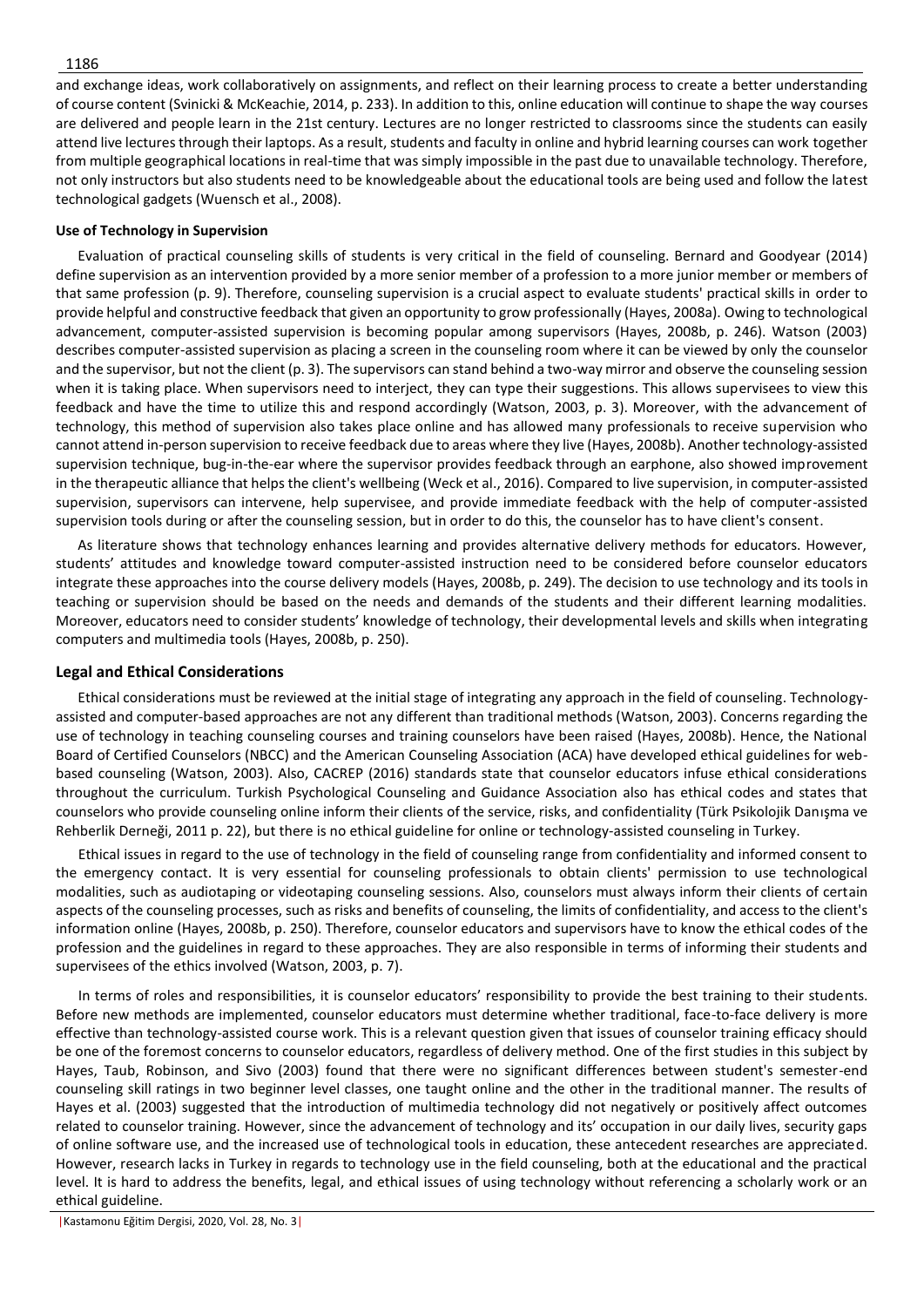It would seem that no matter what delivery method of instruction is used in class, the fundamental purpose of any training program is the development of competent counselors. The issue of competency is central to many of the principles of professional counseling. It has been recognized by the ACA's ethical code that it is the responsibility of the counselor to work competently, or not provide treatment techniques for which the counselor has not been adequately trained for (ACA, 2014). But, more importantly for this discussion, the ACA (2014) acknowledges "distance counseling" (section H, p.17). In any training program, students are assessed with exams and research papers testing their cognitive understanding of counseling, but there are limited methods of assessing skills that measure competency (Erikson & McAuliffe, 2003). Also, there is no practicum or assessment of distance counseling during counselors' preparation. Therefore, counselor educators need to consider altering their practicum courses and use reliable and valid assessment instruments or develop their own rubrics or assessment tools based on required skill development of practical courses.

Regardless of the field of expertise, training and support have to be received from the experts in order to use technology as a teaching strategy. It is not expected from all educators to know computer programming, but counselor educators need to be comfortable with and able to use technology in order to help their students to receive the best education and training (Hayes, 2008b) and to avoid any ethical issues in relation to technology use in teaching and supervising.

# **DISCUSSION**

The use of computers and multimedia tools to deliver course content has significantly increased in the last two decades and many educators are integrating these tools into the delivery of their courses and training to enhance students' learning. The use of technology in counseling programs has also extended from theory to practice and has helped educators use various teaching methods. The use of technology and media tools is an ongoing effort to improve teaching, learning, services provided, and research conducted in the field of counseling (Hayes, 2008b, p. 251). It is an essential role and responsibility of researchers to conduct research to identify the most useful and effective teaching and training approaches in order to train competent counselors (Hayes et al., 2003).

Teaching strategies are important to student learning and skill development; however, the selection of the appropriate teaching strategies is the key. There are a variety of teaching tools that are available for educators to use in regards to technology. A few of those are wikis, blogs, discussion boards, course management systems, learning management systems, Podcasts and Vodcasts, and so forth. There has been some existing literature that has focused on the perception of using technology and how technology contributes to student learning. Nevertheless, this is not enough. Literature continues to be lacking, regarding the effect of technology on skill acquisition in relation to counseling students. Also, more research needs to be conducted in order to identify the most effective teaching modalities since technology is infused in counselor preparation programs. Owing to continuous technological inventions and advancement in technology use in schools, there needs to be a continued exploration of teaching tools and their effectiveness on student learning and skill development. Moreover, senior educators need to enhance their use of technology in order to provide the best learning environment for their students.

In Turkey, higher education institutes are accredited by the Council of Higher Education (CoHE). Also, all faculty of education curriculums are designed by CoHE. Therefore, we could say that there is a national curriculum for the counseling programs. However, the curriculum does not explain much in terms of practical courses' delivery and requirements, and lacks in regards to standards (e.g. CACREP). Moreover, the curriculum does not give any information in regards to the use of technological or media tools, not only in required but also in elective courses, in order to train students to become more competent in using and integrating technology into their practice after graduation. A study conducted with school counselors in Turkey found that counselors thought that online counseling is necessary in Turkey and an online counseling course should be offered in counseling programs. Their results also showed that online counseling would be beneficial to those who are financially disadvantaged, disabled, and could easily open up online compared to face-to-face counseling (Bastemur & Bastemur, 2015, p. 437). Moreover, Yerin Güneri et al.'s (2018) pilot study results show that the use of technology and video modeling in counseling courses have a positive effect on students' efficacy. Therefore, the traditional counseling curriculum needs to be altered and supported with technology, not only to train competent counselors, but also provide better and accessible service to people who are in need of professional help.

With the increasing number of CACREP accredited online counseling programs in the USA, this topic requires comparative studies between the course delivery methods of traditional on-campus counseling programs and online programs, and further investigation to expand on the best ways to provide course delivery in the field of counseling. Furthermore, Turkey has 66 public and 16 private counseling undergraduate programs (Yükseköğretim Program Atlası, n.d.) that are traditional, on-campus, and mainly train school counselors. However, there are no online counseling programs in Turkey. Moreover, we do not know to what extent technology is used at the counseling programs in Turkey. Therefore, further research needs to be conducted in order to identify what technological tools and modalities are being used, and how in the counseling programs. Hence, we will have an idea of what needs to be done in terms of integrating technology in the programs in order to train competent counselors. Use of technology in education delivery and providing technology infused curriculum allow those who live in distant locations where he or she cannot receive on-campus education. Therefore, infusing technology in counseling programs not only provides an equal opportunity to receive education, but also helps those who take responsibility to serve people in distant locations, to access postgraduate education in order to empower themselves as professionals.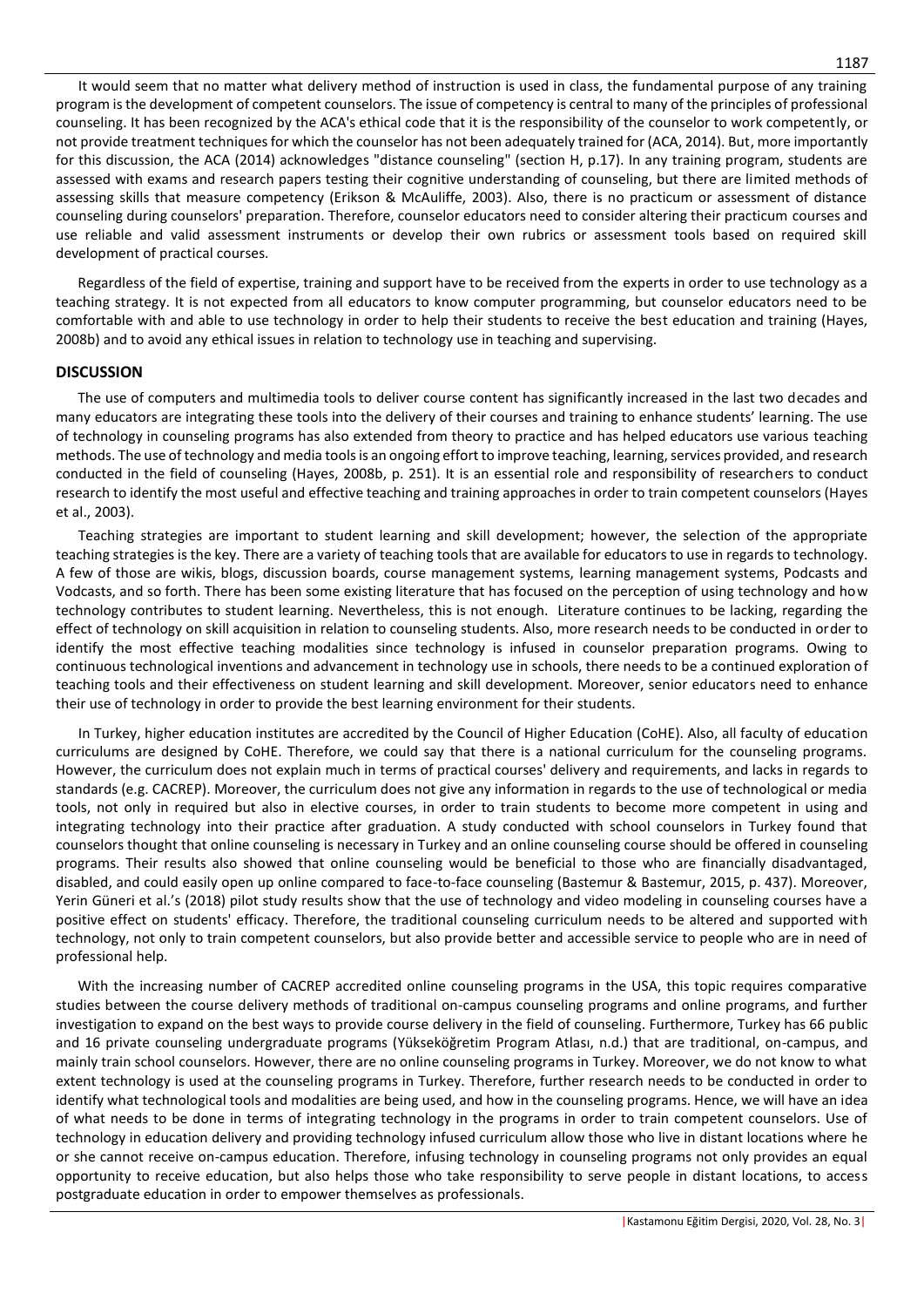### 1188

#### **REFERENCES**

Association for Counselor Education and Supervision (1999). *Guidelines for online instruction in counselor education.* Alexandria, VA: Author. Alexander Street Press (n.d.). *Vast: Academic video online.* Available from http://vast.alexanderstreet.com

- Allen, I. E., & Seaman, J. (2006). *Making the grade: Online education in the United States, 2006.* Newburyport, MA: The Sloan Consortium.
- Allen, I. E., & Seaman, J. (2007). *Online nation: Five years of growth in online learning.* Newburyport, MA: The Sloan Consortium. Retrieved from http://sloanconsortium.org/publications/survey/online\_nation
- American Counseling Association (2014). *Code of ethics.* Alexandria, VA: Author.
- Armstrong, S. A., & Berg, R. C. (2005). Demonstrating group process using 12 angry men. *Journal for Specialist in Group Work, 30,* 135-144.
- Baggerly, J. (2002). Practical technological applications to promote pedagogical principles and active learning in counselor education. *Journal of Technology in Counseling, 2*(2).
- Barr, B. A., & Miller, S. F. (2013). *Higher education: The online teaching and learning experience.* Retrieved from http://files.eric.ed.gov/fulltext/ED543912.pdf
- Bastemur, S., & Bastemur, E. (2015). Technology based counseling: perspectives of Turkish counselors. *Procedia - Social and Behavioral Sciences, 176*, 431-438. doi:10.1016/j.sbspro.2015.01.493
- Benshoff, J. M., & Gibbons, M. M. (2011). Bringing life to e-learning: Incorporating a synchronous approach to on-line teaching in counselor education. *The Professional Counselor: Research and Practice, 1*(1), 21-28.
- Bernard, J. M., & Goodyear, R. K. (2014). *Fundamentals of clinical supervision* (5th ed.). Essex, UK: Pearson Education Limited.
- Bliss, C., & Lawrence, B. (2009). Is the whole greater than the sum of its parts? A comparison of small group and whole class discussion board activity in online courses*. Journal of Asynchronous Learning Networks, 13,* 25-39.
- Cheney, M. (n.d.). *LSC 431: The Beatles: popular music and society.* Retrieved from http://www.uis.edu/podcasting/projects/content/cheney/
- Comeaux, P., & McKenna-Byngton, E. (2003). Computer-mediated communication in online and conventional classrooms: Some implications for instructional design and professional development programs. *Innovations in Education & Teaching International, 40*(4), 348-356.
- Council for Accreditation of Counseling and Related Educational Programs (2016). *2016 CACREP Standards.* Alexandria, VA: Author.
- Coursol, D., & Lewis, J. (2004). Counselor preparation for a cyber world: Curriculum design and development. In Bloom, J. W. & Walz, G. R. (Eds.), *Cybercounseling and cyberlearning: An encore* (pp. 19-34). Greensboro, NC: CAPS Press
- Cox, B., & Cox, B. (2008). Developing interpersonal and group dynamics through asynchronous threaded discussions: The use of discussion board in collaborative learning. *Education, 128*(4), 553- 565.
- Crozier, M. K. (2012). The evolution of an online substance abuse counseling certificate program. *Rehabilitation Research, Policy, and Education, 26*(4), 289-296.
- Erikson, K. & McAuliffe, G. (2003). A measure of counselor competency. *Counselor Education and Supervision, 43*(2), 120-133.
- Foster, A. L. (2006). Harvard to offer law course in 'virtual world'. *The Chronicle of Higher Education, 53*(3), 29.
- Granello, P. F. (2000). *Historical context: The relationship of computer technologies and counseling.* ERIC/CASS Digest. Retrieved from http://files.eric.ed.gov/fulltext/ED446333.pdf
- Hayes, B. G. (2008a). Counselor education: Integration of teaching strategies. *Journal of Technology in Counseling, 5*(1).
- Hayes, B. G. (2008b). The use of multimedia instruction in counselor education: A creative teaching strategy. *Journal of Creativity in Mental Health, 3*(3), 243-253.
- Hayes, B. G., Taub, G. E., Robinson, E. H., & Sivo, S. A. (2003). An empirical investigation of the efficacy of multimedia instruction in counseling skill development. *Counselor Education and Supervision, 42,* 177-188.
- Hixon, E. (2008). Team-based online course development: A case study of collaboration models. *Online Journal of Distance Learning Administration, 11*(4).
- Kantharia, B. (2007). *An overview of podcasting in education.* Retrieved from http://bhavee.us/portfolio/files/EDIT221- PodcastinginEducation.pdf
- Kearsley, G., & Moore, M. (2012). *Distance education: A systems view of online learning.* Belmont, CA: Wadsworth.
- Ku, H., Lohr, L., & Cheng, Y. (2004). Collaborative learning experiences in online instructional design courses. *Association for Educational Communications and Technology, 27,* 513-521.
- Kupczynski, L., Mundy, A. M., & Maxwell, G. (2012). Faculty perceptions of cooperative learning and traditional discussion strategies in online courses. *Turkish Online Journal of Distance Education, 13*(2), 84-95.
- Kurthen, H., & Smith, G. G. (2005/2006). Hybrid online face-to-face teaching: When is it an efficient learning tool? *International Journal of Learning, 12*(5), 237-245.
- Lichtenberg, J. W. (1984). Computers and the counseling process. *Journal of Counseling and Development, 63*(4), 260-261.
- O'Reilly, T. (2005). *What is Web 2.0 design patterns and business models for the next generation of software.* Retrieved from http://www.oreillynet.com/pub/a/oreilly/tim/news/2005/09/30/what-is-web-20.html
- Ohei, K. N. (2019). Integration of social media technologies and applications to serve as blended approaches to traditional teaching and learning method: a case study of South African universities. *Int. J. Social Media and Interactive Learning Environments, Vol. 6*(2), 150–167.
- Ohrt, J. H., Foster, J. M., Hutchinson, T. S., & Ieva, K. P. (2009). Using music videos to enhance empathy in counselors-in-training. *Journal of Creativity in Mental Health, 4,* 320-333.